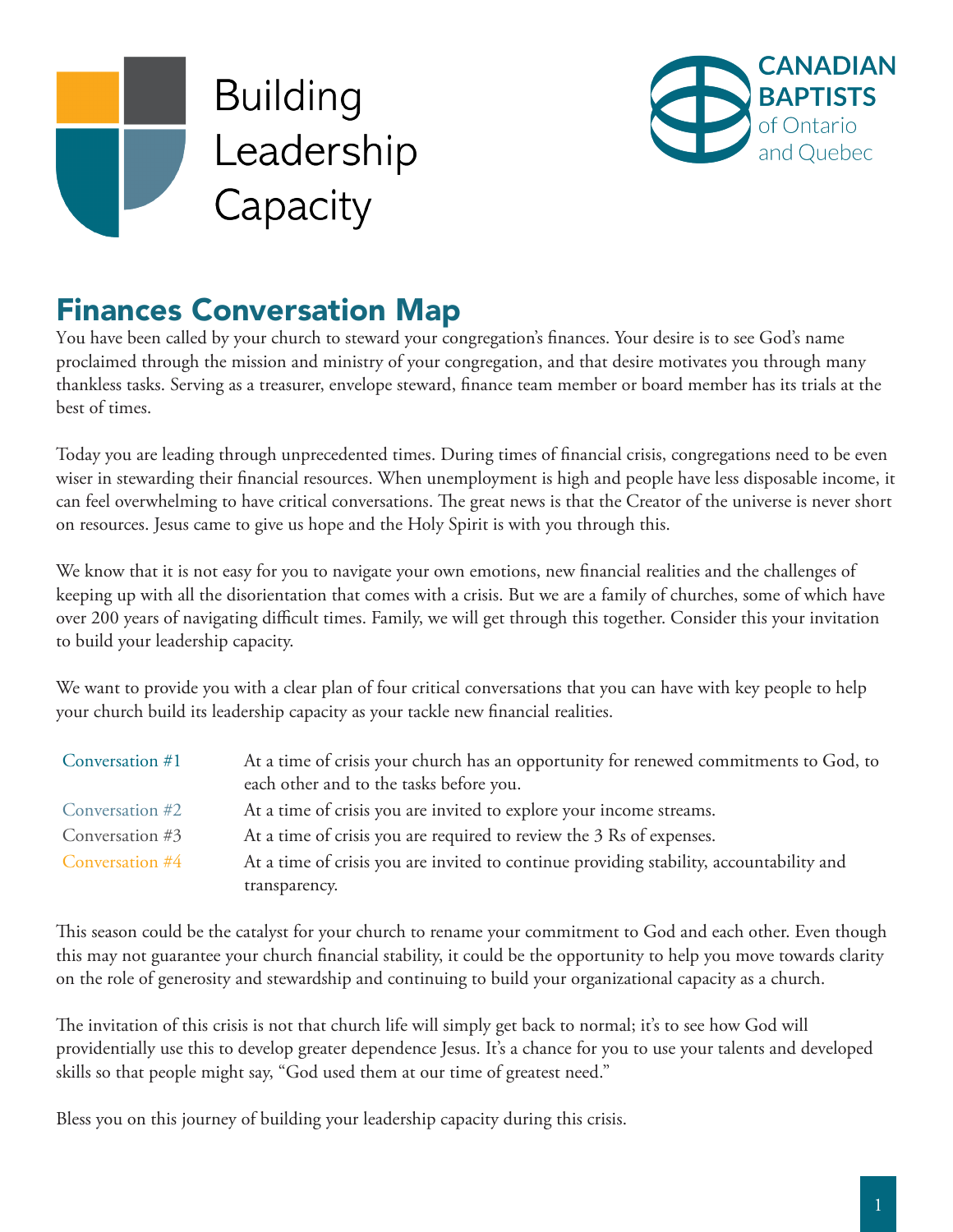## Conversation #1: Renewed Commitments

Crisis is an invitation to renew our commitments to God, to work well with each other and to complete our responsibilities.

## Renewing your commitment to God

Briefly take time to renew your commitment to "seek first the Kingdom of God." Times of crisis are also ripe for honesty and vulnerability before God. Crisis reminds you that you don't live under our own strength, but you rely on God. Take time to pray together.

## Renewing your commitment to each other

When emotion is high and there are high stakes conversations, you are vulnerable to being irritable with others. These conditions can cause added stress and division— or—they can be an opportunity to renew your commitment to working together. Take time to express your gratitude for each other and your commitment to trust each other.

## Renewing your commitment to complete your responsibilities

As a group, you need to be clear on responsibilities, channels of communication and accountability. Your personal response to this crisis is an invitation to renew your commitment to doing what you said you would do.

## Conversation #2 - Income Streams

Simple accounting reminds us that there are only two parts to financial challenges – money in and money out.

1. **Simplicity**

Are we providing clear ways for people to give?

- The following electronic giving methods present opportunities to give:
	- à Tithe.ly https://baptist.ca/stewardship/ tithely/
	- à CanadaHelps www.canadahelps.org
	- à Contact your financial institution about pre-authorized giving, Interac E-Transfer or "bill payment"
- Cheques and cash
	- <sup>a</sup> Churches have worked out safe ways to physically receive funds or via Canada Post.
- If it's too hard to give, people won't do it.

#### 2. **Discipleship & Gratitude**

Are we clearly communicating how giving, even during tough times, is part of the believer's discipleship journey? Are we, as a church, thanking people for giving generously and sacrificially?

- Our role as leaders is to provide a consistent message about how giving is part of discipleship.
- Take the time to send thank-you notes to first-time givers and those continuing to

give.

## 3. **Generosity Campaign**

How can we help people shift from a culture of anxiety about money to relying on God's abundance?

- CBOQ produced Generosity Campaign resources that can be adapted to help you teach on themes of generosity. https:// baptist.ca/stewardship/
- Our role as leaders is to help people move from being fearful and anxious to living in God's abundance and generosity.

#### 4. **Vision**

Are we casting a vision of what God wants to do in and through our church during this time?

People give to vision. Provide the vision and people will respond. Our role as leaders is to communicate that we are called to share the Good News and to invite people to respond to that call by giving to the ministry of your church.

• There is more need in your community today than ever before. The Church is called to communicate God's love and hope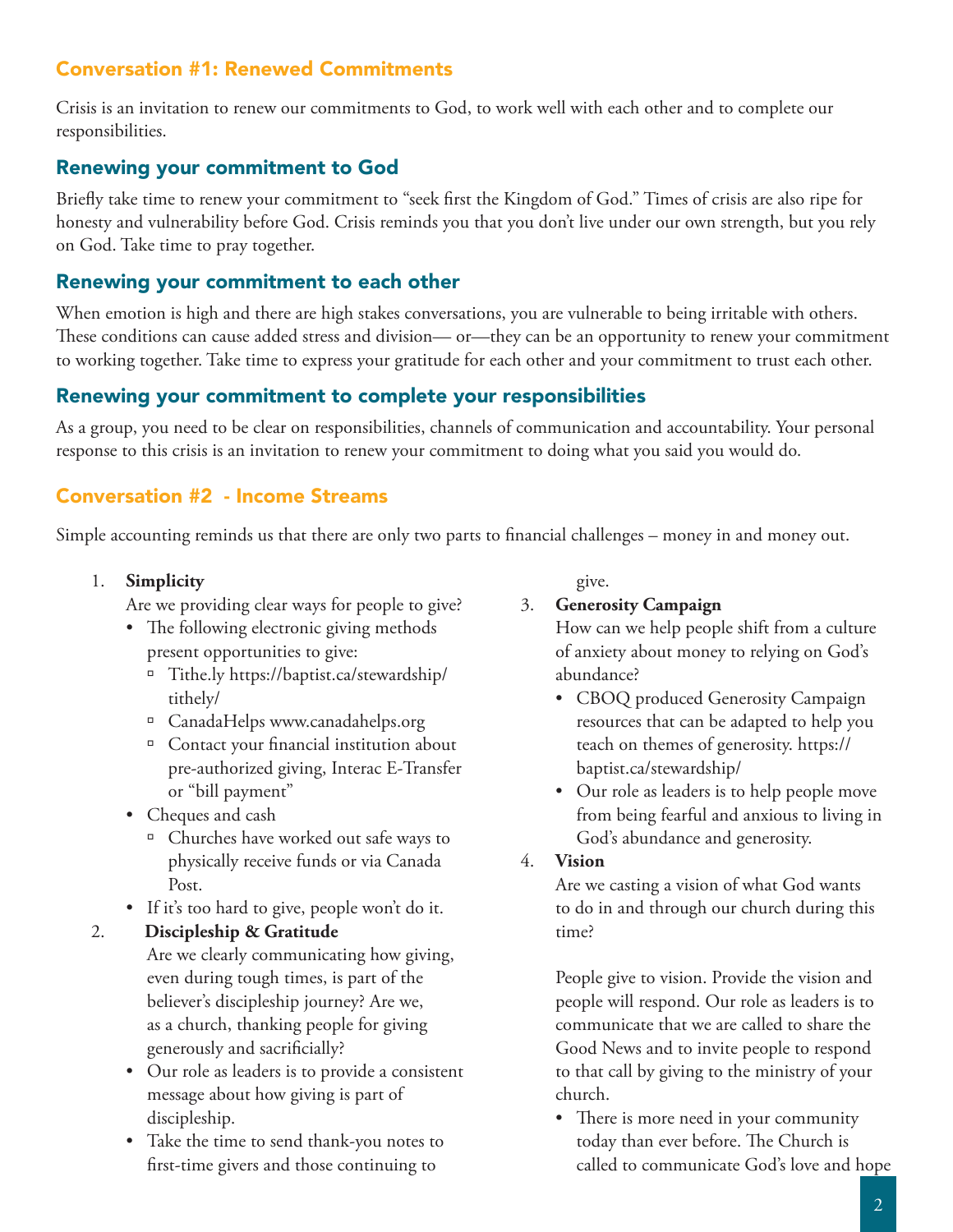during this crisis. You can help be a part of sharing that Good News!

- 5. **Duty | Need | Emotion**
	- People give for three reasons: out of duty, to a cause or as an emotional response. Do you recognize the different reasons why people give and are we providing adequate giving opportunities?
	- For people giving out of duty, they will likely continue to give during this crisis. Make it clear how they can continue to give and say thank you in a direct and personal

# Conversation #3 - The 3 Rs of Expenses

# Reduce Expenses

- Where can we reduce our property expenses?
	- <sup>□</sup> We can reach out to vendors to ask if we can pause contracts without penalty (janitorial services, service contracts, utilities, etc.)
- Where can we reduce program expenses?
	- $\Box$  There may be subscriptions or contracts that we can cancel or pause.
- What about giving to our mission partners?
- Have we explored all the government programs available to us?
	- à https://www.canada.ca/en/departmentfinance/economic-response-plan/wagesubsidy.html
	- à https://baptist.ca/covid-19

# Robust Due Diligence Conversations

- Who needs to be making reduced expenses decisions?
	- à Clarify what decisions can be made by a pastor, treasurer or board chair.
	- <sup>□</sup> Clarify what decisions need to be made by a committee or board.
	- $\Box$  Clarify what decisions need to be brought to the congregation.
- What Due Diligence conversations do we need to have during this crisis?
	- <sup>□</sup> Be sure to track and record decisions in your minutes; take lots of notes.

way.

- For people who give to need, there is tremendous need. Communicate the need and the opportunity and people will respond.
- This last point requires sensitivity and wisdom. Some people are motived to give as a response to the work of the Holy Spirit capturing their imagination and hearts. Without manipulating situations, are we providing an opportunity for people to give when God has invited them to give?
- Do we need to review our staffing needs due to the impact of COVID-19?
	- <sup>n</sup> If you are not able to provide enough work for staff due to COVID-19 or if you need to consider laying off some staff please contact Melody Currier at CBOQ for guidance or seek legal counsel.

- <sup>□</sup> Be sure to communicate clearly and consistently the decisions that have been made.
- Keep up to date on the latest announcements from the various levels of government.
	- à Monitor federal, provincial and municipal government requirements
	- $\overline{a}$  It is your responsibility to keep updated on the latest information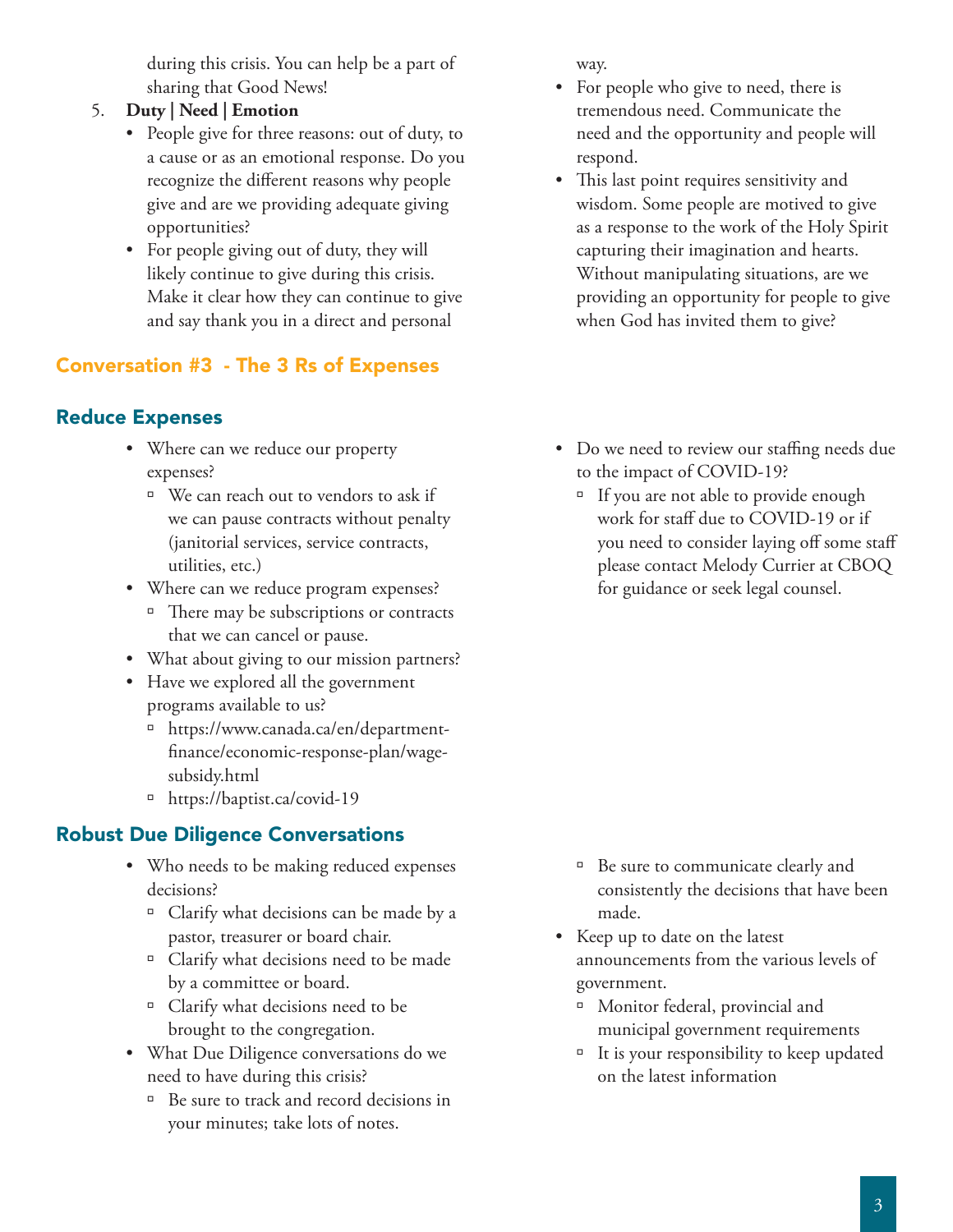- Review your Risk Management Policies
	- $\Box$  If you do not have a risk management policy, now would be the time to create one.
- Review your Succession Policies for senior leadership
	- à Review your Insurance Policies read the details - Directors and Liabilities

# Recognize your Emotions

- These are not business as usual days. That means you may need to have complicated, robust conversations. These conversations will require involving key people, listening well, discerning what you are hearing and then potentially making difficult decisions.
- You will need to look at your current financial records honestly.
- You may need to respond in a timely way, but try not to let urgent anxiety dictate your conversations.
- Being a healthy team player in crisis may involve naming your emotion in these

# Conversation #4 - Continued stability, accountability and transparency

- In this time of social distancing and changes to essential services do your accounting practices or processes need to change?
- Can you continue to provide stability in our financial record keeping, receiving funds, paying expenses or do you need to develop new processes?
- Do we need to re-work any accountability structures given social distancing requirements?

insurance

- Review your Contractual Obligations stay ahead of the curve and be proactive
- Review your Employment Obligations
- Review your Workplace Health and Safety **Obligations**
- The Federal Government has changed the reporting timeline for T3010
- Ontario has provided some changes to Restricted Purpose Trust Funds

situations and trusting that God is in control. Your emotions may provide you with something to consider but they are just that—emotions.

- Recognize and acknowledge where:
	- <sup>a</sup> Your empathy might cloud your ability to make difficult decisions
	- à Where your willingness for risk might be problematic
	- <sup>o</sup> You might be risk adverse
- You will need to be continually praying for wisdom and courage in these conversations.
- How do we maintain full transparency throughout this crisis?
- This season could be a good opportunity to train someone new to join your finance team.
- You may consider inviting a local business person, banker, accountant, financial advisor, etc., to join your finance team a few times to consider if there are other ways of doing things or to provide some consulting.